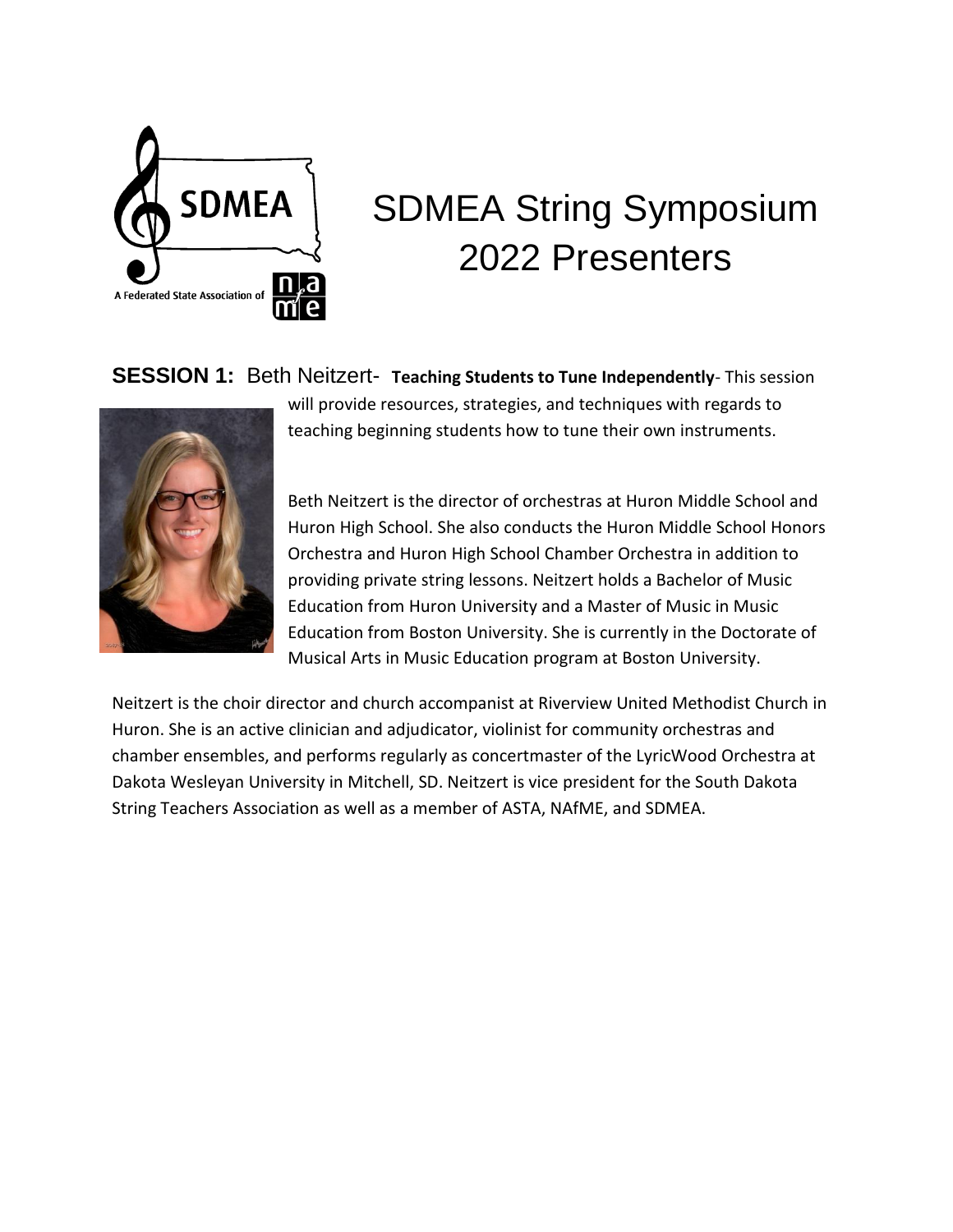**SESSION 2: Hands-On Violin Family Maintenance Workshop- Josh Rieck Here's a chance to get hands on with tools and basic maintenance for orchestral instruments. Topics covered will include diagnosing problems, bridge and soundpost** 



**setting, nuts, pegs, seams, tools and hide glue.**

**Josh Rieck is the owner and luthier at J. Rieck Music in Sioux Falls, SD where he builds and repairs stringed instruments. Josh is a lifelong player with 18 years of experience in lutherie and thousands of completed repairs in both fretted and violin family instruments. He has degrees from Northern State University and the University of South Dakota in double bass performance as well as a degree in fretted stringed instrument repair from Minnesota State College - Southeast Technical in Red Wing, MN.**

## **SESSION 3:Mario and Karla Chiarello- "How to Set Up Beginning Bass Students and Keep Them in Your Program"**

**SESSION 4: Reading Session: Sponsored by Popplers Musicic**

### **SESSION 5: Reading Session: Sponsored by Popplers Music**

## **SESSION 6: Concert by USD String Faculty**

**SESSION 7: Score Study and Preparation for the Orchestral Conductor: An Approach on Musical Structure"- Dr. Luis Viquez (Director of Orchestras - The University of South Dakota)**

**The success of a conductor is inexorably related to the level of preparation, knowledge, and assimilation of the work. In this session, the process of score study and score markings are approached from the theory of "***Taktgruppen***" (grouping of bars) and the anticipation of orchestral tendencies which will benefit conductors to improve their leadership skills.**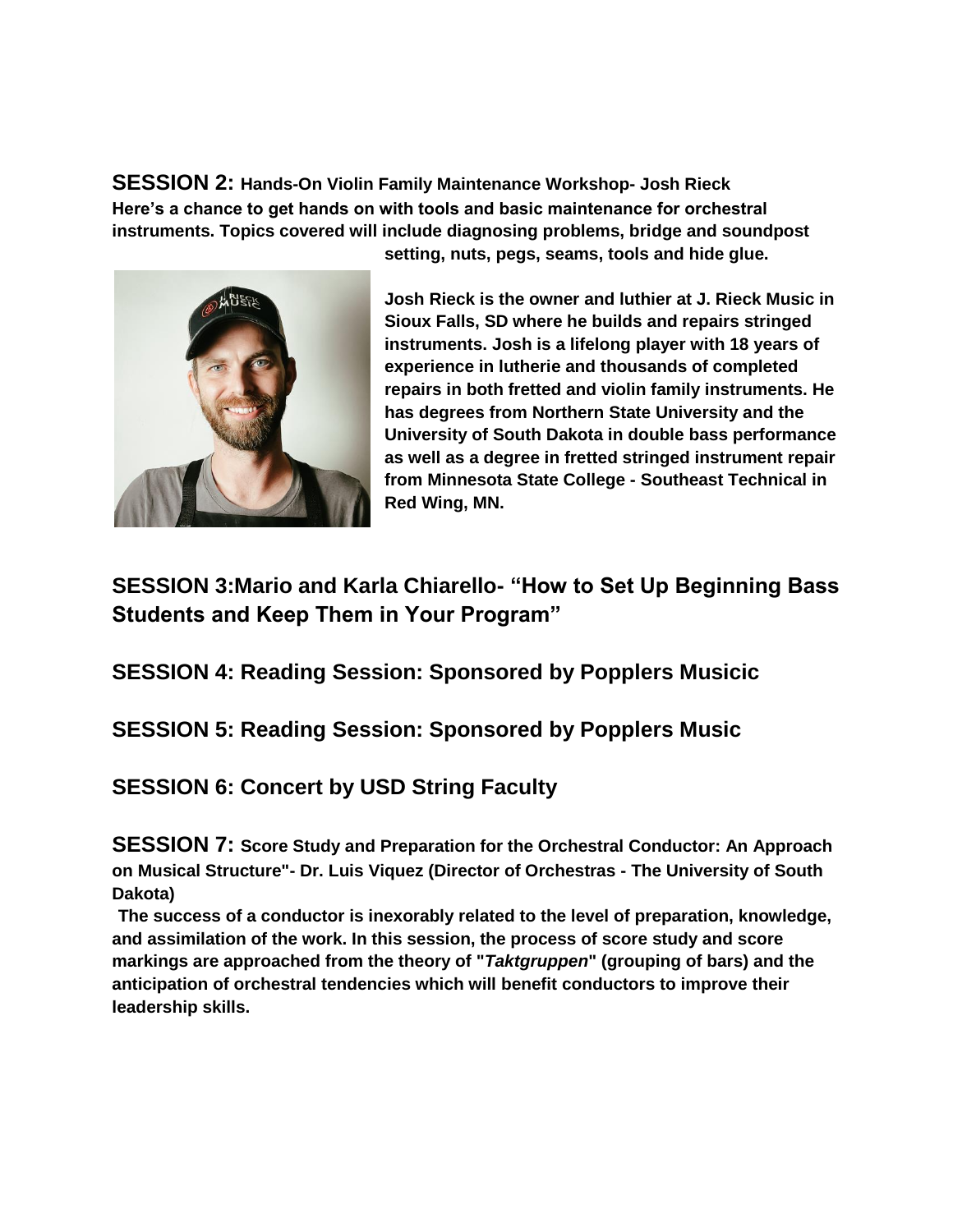

**Since 2016, Dr. Luis Víquez serves as the Director of Orchestras at the University of South Dakota. Equally at home as an orchestral, opera, and wind band conductor, his conducting career features performances throughout the United States, Costa Rica, Honduras, Guatemala, and England. He is also the conductor and co-music director of the annual production of the University of South Dakota Opera Theater and oversees the graduate program in orchestral conducting. His maintains an active guest conducting schedule both at the regional and international levels including the** 

**recent recording of the album** *"Costa Rica Desde Afuera***" with the Orquesta Sinfónica de Heredia and recently received the Outstanding Young Music Educator Award from the South Dakota Music Education Association.**

#### **SESSION 8: Motivation | Purpose | Planning- Dr. Sonja Kraus**

**The phenomenon of feeling overwhelmed by a task that does not result in instant gratification is one that every music instructor is familiar with as many students struggle with the fact that improvement in musical instrument playing is a very gradual and neverending process. My presentation will tackle aspects of student motivation, procrastination, and reverse scheduling, which will help to break down the big task of learning a musical instrument or a specific new technique into small, achievable goals. Handouts will include samples of classroom or student checkbox charts, systematic checkoff lists for specific technical tasks, as well as practice planners for self-motivated students.**

**Dr. Sonja Kraus, a native of Germany, is an internationally acclaimed cellist, teacher, and music scholar, whose concertizing and teaching career has taken her through Europe, Asia, Latin America, and the United States. Currently, Kraus holds the position of Assistant Professor of Cello/Bass at the University of South Dakota and is the cellist in the renowned Rawlins Piano Trio. Prior to joining the faculty at the University of South Dakota, Kraus was the Cello Professor at the Universidad de Especialidades Espíritu Santo as well as the principal cellist of the Orquesta Filarmónica Municipal de Guayaquil in Ecuador. Kraus holds her bachelor's in Cello Performance and Pedagogy from the State University of Music and Performing Arts in Stuttgart (Germany) as well as a master's and doctoral degree from the Jacobs School of Music – Indiana University Bloomington where she studied with Prof. Emilio Colón, the 2017 Artist of the year by the New York Classical Music Society. Kraus is a sought-out performer, clinician, and instructor of masterclasses throughout the US, Latin America, and Germany with invitations to the Colegio Universitario San Gerónimo de La Habana (Cuba),**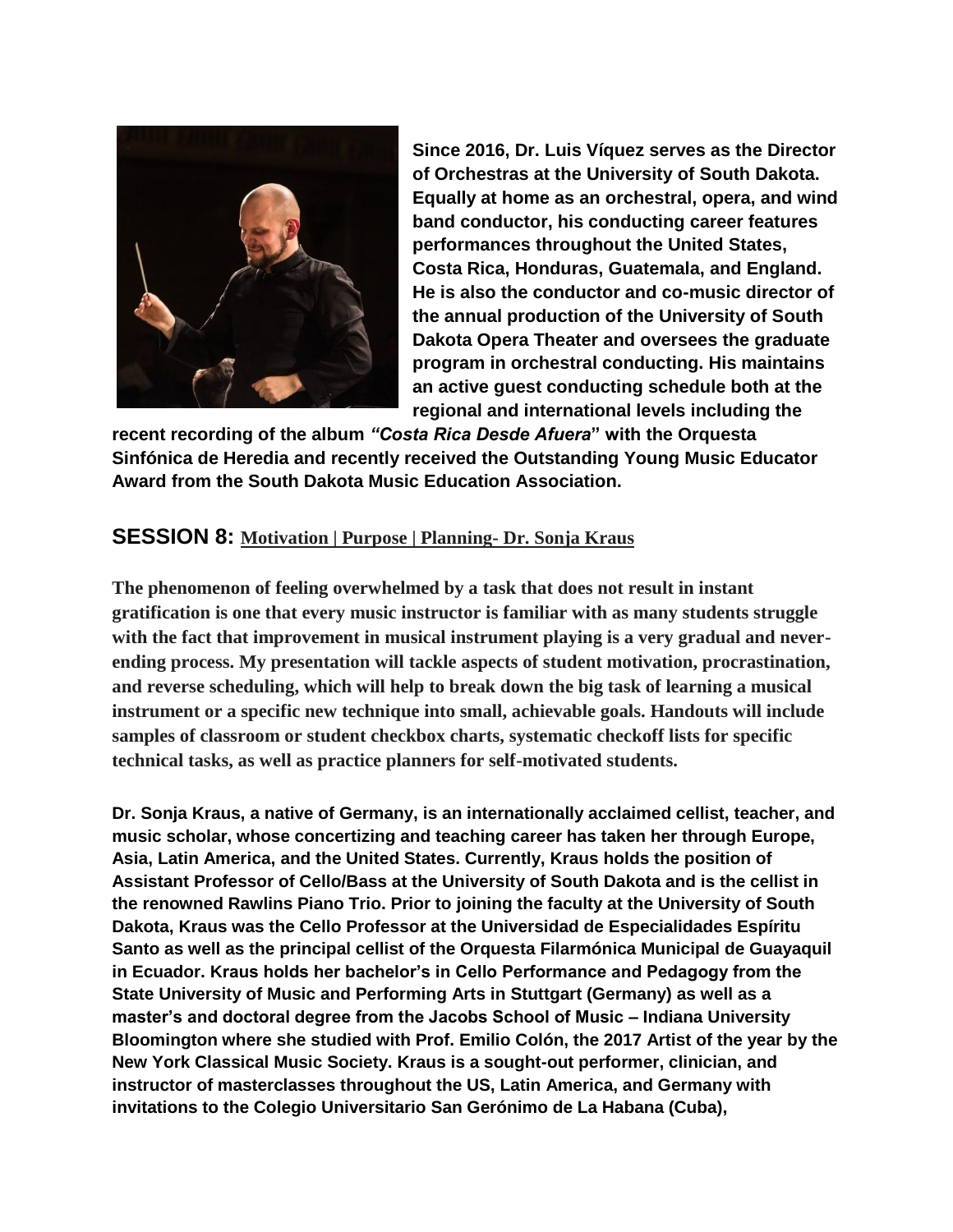

**Conservatorio de Música de Puerto Rico, Jacobs School of Music – Indiana University (IN), Chapman University (CA), and University of Lincoln (NE). Kraus participated in several music festivals around the world including Habana Clásica, the International Chamber Orchestra of Puerto Rico, and the Fresno Summer Orchestra Academy. As a researcher, Kraus focuses on broadening the cello repertoire by identifying manuscripts and creating editions of unpublished cello works from the classical era, currently focusing on three Cello Concertos by Franz Anton Hoffmeister.**

**Session 9: "Violin and Viola Scales, Arpeggios and Double-Stops Shortcuts" - Dr. Ioana Galu The presentation aims to provide quick and efficient ways to maximize the learning curve for repertoire, etudes, double- stops and scales.**

**The presentation will offer practical exercises, tools and methods of practice geared for specific technical desired results.**

**Several stages of learning any piece of repertoire will accompany fingering charts for two and three octave scales.**

**Members in attendance are encouraged to bring their instruments if desired.**



**"Ioana Galu, a native of Romania, has enjoyed a national and international career in both Europe and the United States. Former Assistant Professor of Violin and chamber music at Gheorghe Dima Music Academy in Cluj, Romania, Galu has also been on the faculty at Heidelberg University, Bowling Green State University, and The College of Wooster. In August 2016, Galu joined the University of South Dakota as an Assistant Professor of Violin and member in the Rawlins Piano Trio. She has been on the faculty of the Eastern Music Festival (Greenboro, NC) since 2004.**

**A graduate of Gheorghe Dima Music Academy, Galu earned a second master's degree in violin performance from Bowling Green State University, an Artist Diploma from University of Cincinnati's College Conservatory of Music and a doctorate in Contemporary Music from Bowling Green State University.**